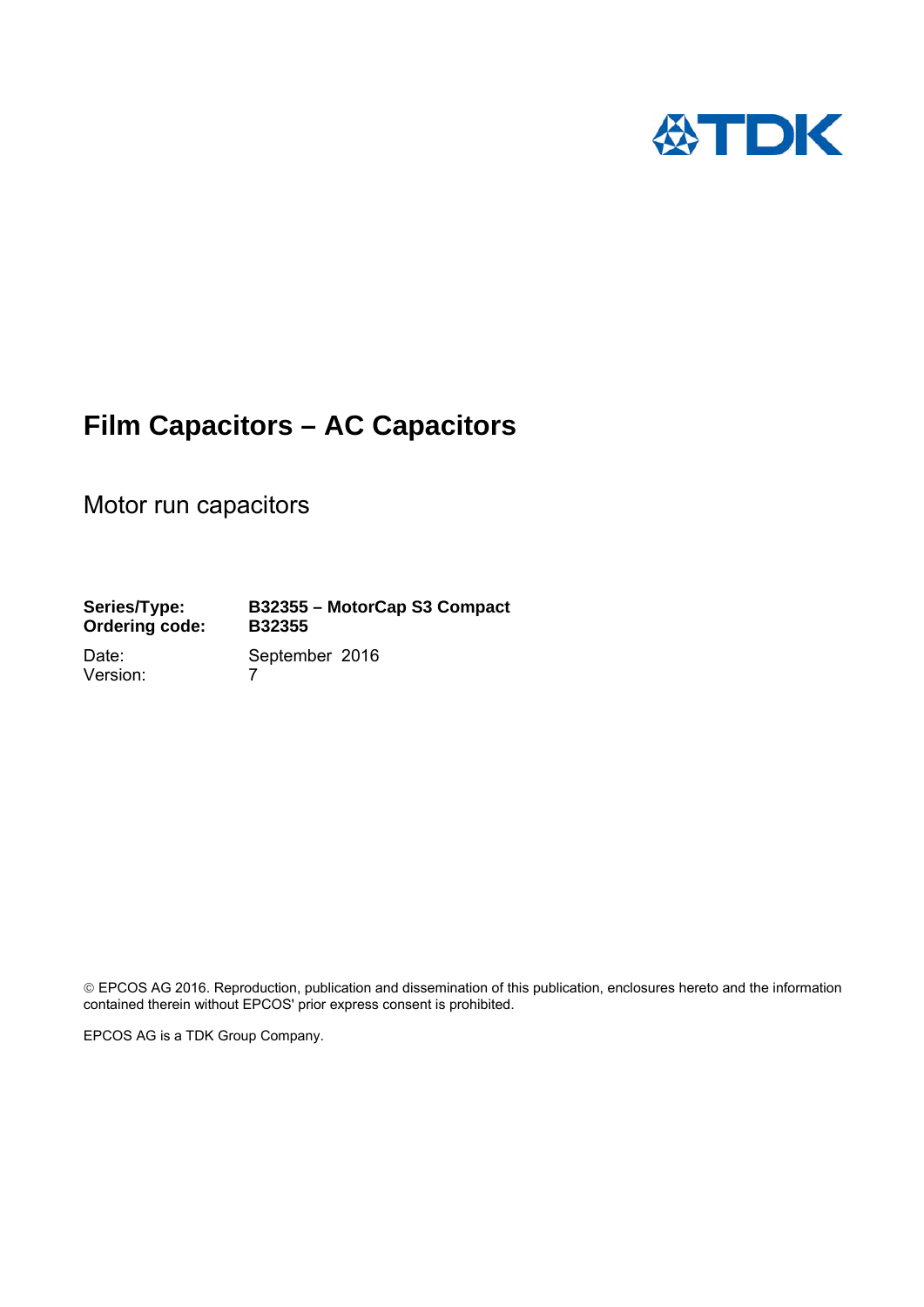# **ATDK**

### **Film Capacitors – AC Capacitors B32355 B32355**

### **Construction**

- Metallized polypropylene film
- Plastic can with plastic top
- $\blacksquare$  Dry type resin

### **Features**

- Self-healing properties
- **Low dissipation factor**
- Highest safety level S3 safety class to IEC60252-1 (ed.2) am1:
- $\blacksquare$  High insulation resistance
- $\blacksquare$   $\blacksquare$  file E 106388 , component approval mark, on request
- EN 60335-1 compatible

### **Applications**

 $\blacksquare$  For general sine wave applications, mainly as motor run capacitor

### **Terminals**

- Insulated stranded copper wire, 0.5 mm<sup>2</sup> minimum as standard.
- **IDED** Insulated solid copper wire, 0.5 mm<sup>2</sup> minimum on request.
- Receptacles on request.

### **Mounting parts (optional)**

- Threaded stud at bottom of can (M8, max. torque =  $5 \text{ Nm}$ )
- Fast fixation for mounting into a hole of  $Ø$  8 mm
- $\blacksquare$  Mounting in any position possible

| <b>Technical data and specifications</b> |                                                                                     |  |  |  |
|------------------------------------------|-------------------------------------------------------------------------------------|--|--|--|
| Reference standards                      | EN60252-1: 2014-07                                                                  |  |  |  |
|                                          | IEC60252-1: Ed 2,2013-8, amendment 1                                                |  |  |  |
| Life expectancy to IEC 60252-1 /2013     | 400 V: 30000 h (class A)                                                            |  |  |  |
|                                          | 450 V: 10000 h (class B)                                                            |  |  |  |
| Safety class to IEC 60252-1/2013         | S <sub>3</sub>                                                                      |  |  |  |
| UL 810 file E 106388                     | Approved component, 10000 AFC protected<br>up to 450 V (Approval mark upon request) |  |  |  |
| Rated capacitance $C_R$                  | See table ordering codes, page 5                                                    |  |  |  |
| Tolerance                                | ±5%                                                                                 |  |  |  |
| Permitted capacitance $\triangle C/C$    | $\leq 3\%$                                                                          |  |  |  |
| Rated voltage $V_R$                      | 450 V AC                                                                            |  |  |  |
| Rated frequency $f_R$                    | 50/60 Hz                                                                            |  |  |  |

### CAP RD FILM PD AC September 2016



**Motor run capacitors Motor Capacitors EXALCO EXAMPLE 232355 – MotorCap S3 Compact**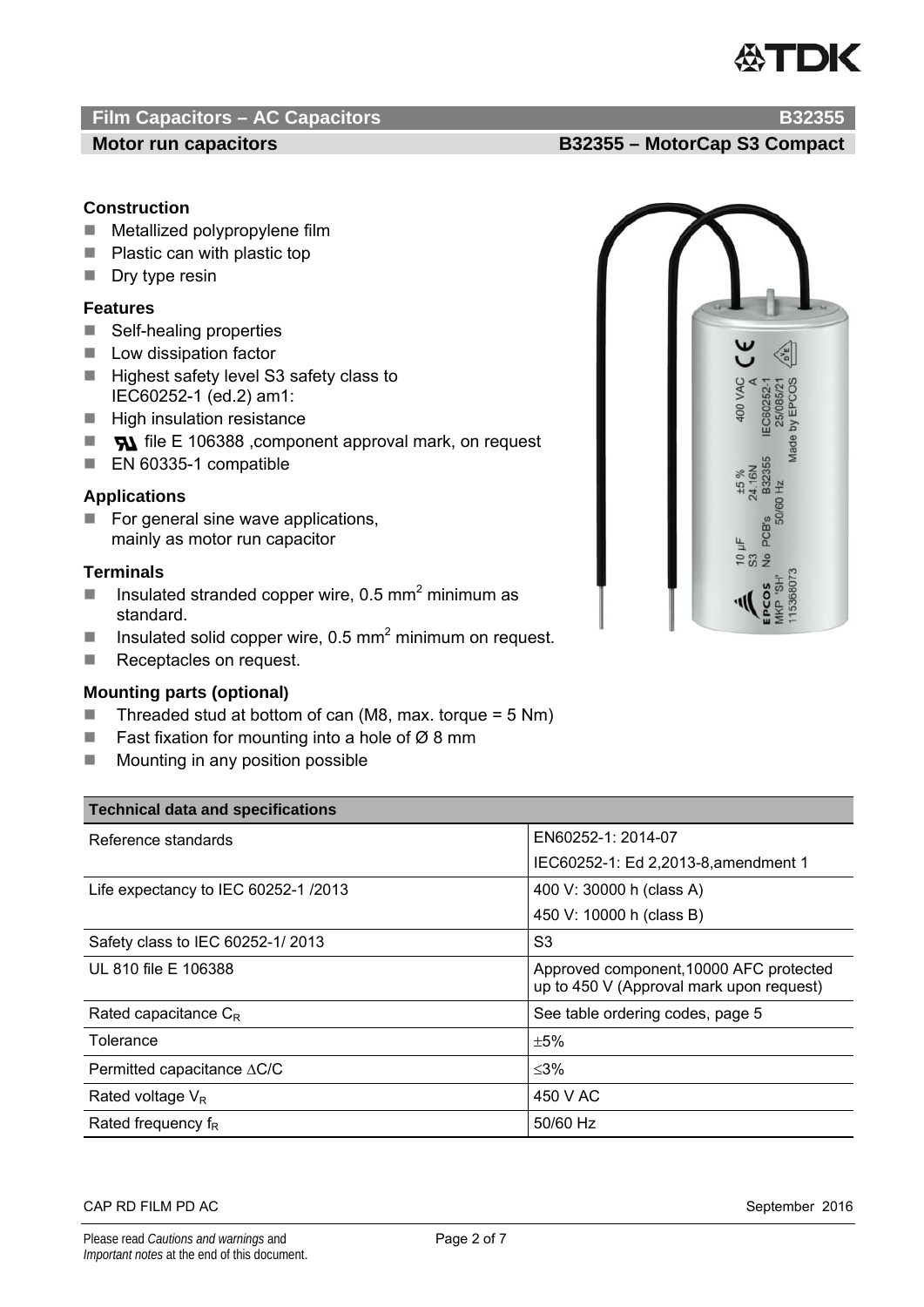

### **Film Capacitors – AC Capacitors B32355 <b>B32355**

**Motor run capacitors Motor Capacitors E32355 – MotorCap S3 Compact** 

| <b>Maximum ratings</b>                                                                                                              |                                                                                                                                                          |  |  |  |  |  |
|-------------------------------------------------------------------------------------------------------------------------------------|----------------------------------------------------------------------------------------------------------------------------------------------------------|--|--|--|--|--|
| Maximum permissible voltage $V_{\text{max}}$                                                                                        | $1.1 \cdot V_R$<br>$(V_R = \text{rated voltage})$                                                                                                        |  |  |  |  |  |
| Maximum permissible current $I_{max}$                                                                                               | 1.3 $I_R$<br>$(I_R = \text{rated current})$                                                                                                              |  |  |  |  |  |
| <b>Test data</b>                                                                                                                    |                                                                                                                                                          |  |  |  |  |  |
| AC test voltage terminal to terminal $U_{TT}$                                                                                       | 2 $V_R$ , 2 s (routine test)                                                                                                                             |  |  |  |  |  |
|                                                                                                                                     | 2 $V_R$ , 60 s (type test)                                                                                                                               |  |  |  |  |  |
| AC test voltage terminals to can $UTC$                                                                                              | 2 kV AC, 2 s (routine test)                                                                                                                              |  |  |  |  |  |
|                                                                                                                                     | 2 kV AC, 60 s (type test)                                                                                                                                |  |  |  |  |  |
| Insulation resistance R <sub>ins</sub> or time constant $\tau$ at +20 °C,<br>Rel. humidity max. value 85%, annual means $\leq 65\%$ | 3000 s                                                                                                                                                   |  |  |  |  |  |
| Dissipation factor tan $\delta$ at +20 °C                                                                                           | ≤1.0 $\cdot$ 10 <sup>-3</sup> (120 Hz)                                                                                                                   |  |  |  |  |  |
| Maximum rate of voltage rise dv/dt <sub>max</sub>                                                                                   | $10 V/\mu s$                                                                                                                                             |  |  |  |  |  |
| <b>Climatic data</b>                                                                                                                |                                                                                                                                                          |  |  |  |  |  |
| Climatic category                                                                                                                   | 25/085/21 to IEC 60068-1                                                                                                                                 |  |  |  |  |  |
| Lower category $T_{min}$                                                                                                            | $-25 °C$                                                                                                                                                 |  |  |  |  |  |
| Upper category $T_{\text{max}}$                                                                                                     | $+85 °C$                                                                                                                                                 |  |  |  |  |  |
| Damp heat test ttest                                                                                                                | 21 days                                                                                                                                                  |  |  |  |  |  |
| <b>Mechanical and thermal properties</b>                                                                                            |                                                                                                                                                          |  |  |  |  |  |
| Ball pressure test to IEC 60309-1 sec. 27.3                                                                                         | 20 N at 125 °C                                                                                                                                           |  |  |  |  |  |
| Plastic can and top disk material                                                                                                   | UL 94 V2 min/ Compliant to EN60252-1/<br>EN60335-1                                                                                                       |  |  |  |  |  |
| Glow wire test to IEC 60695 - $2 - 1/1$                                                                                             | Self-extinguish within 2 s of withdrawing glow<br>wire without igniting wrapping tissue to GWIT                                                          |  |  |  |  |  |
| Test temp 550 $\degree$ C for $I_R \leq 0.5$ A                                                                                      |                                                                                                                                                          |  |  |  |  |  |
| Test temp 750 ° C for $I_R \ge 0.5$ A                                                                                               |                                                                                                                                                          |  |  |  |  |  |
| Part compliant to EN 60335-1<br>u.<br>Glow wire test acc. to EN60335-1:2002 +A11+A1<br>+A12+Corr.+A2:2006, IEC60335-1 ed 4+A1+A2    | Self extinguish within 2 s with GWT 750 °C and<br>within 60 s with GWFI 850 °C of withdrawing<br>the glow wire & without igniting the wrapping<br>tissue |  |  |  |  |  |
| Tracking test to IEC 60112 solution A                                                                                               | >250 V                                                                                                                                                   |  |  |  |  |  |
| <b>Compatibility to RoHS</b>                                                                                                        |                                                                                                                                                          |  |  |  |  |  |
| Compliance to directive 2002/95/EC                                                                                                  | compatible                                                                                                                                               |  |  |  |  |  |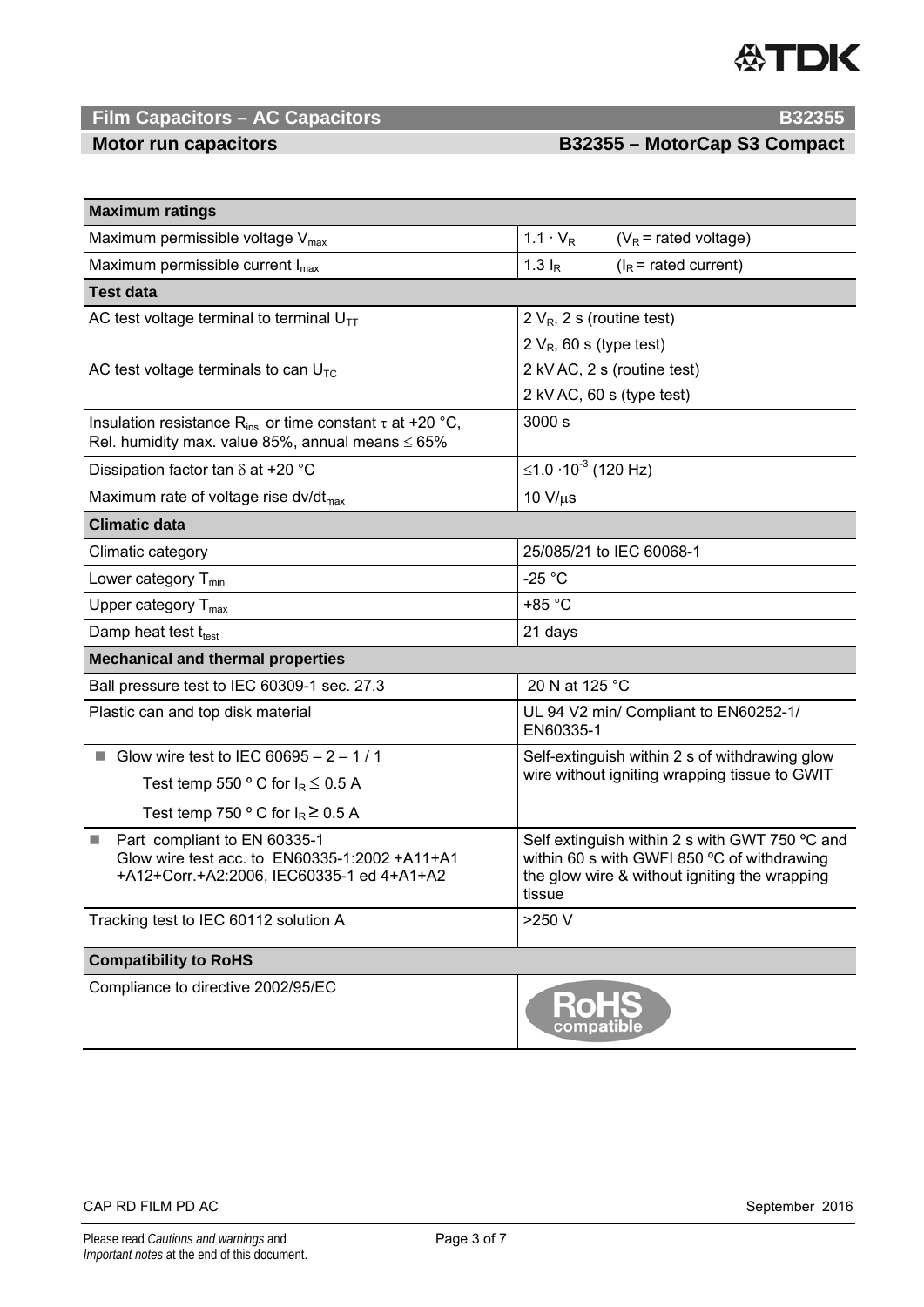# TDK

## **Film Capacitors – AC Capacitors B32355**

**Motor run capacitors Motor Capacitors E32355 – MotorCap S3 Compact** 

| <b>Approvals</b>                            |                                                        |  |  |
|---------------------------------------------|--------------------------------------------------------|--|--|
| <b>VDE</b> – 400 V/85 °C: 30000 h (class A) | Approved                                               |  |  |
| <b>VDE</b> – 450 V/85 °C: 10000 h (class B) | Approved                                               |  |  |
| <b>5 H</b> UL 810 E106388                   | Approved component 10000 AFC,<br>protected up to 450 V |  |  |
|                                             | Compliance to LV directive 2014/35/EU                  |  |  |
| <b>Logistics</b>                            |                                                        |  |  |
| Delivery mode                               | ■ EU pallet as standard                                |  |  |
|                                             | Cardboard tape on pallet                               |  |  |
|                                             | Pack unit, see dimension table                         |  |  |

### **Dimensional drawings**



max.

 $\overline{d}$ 

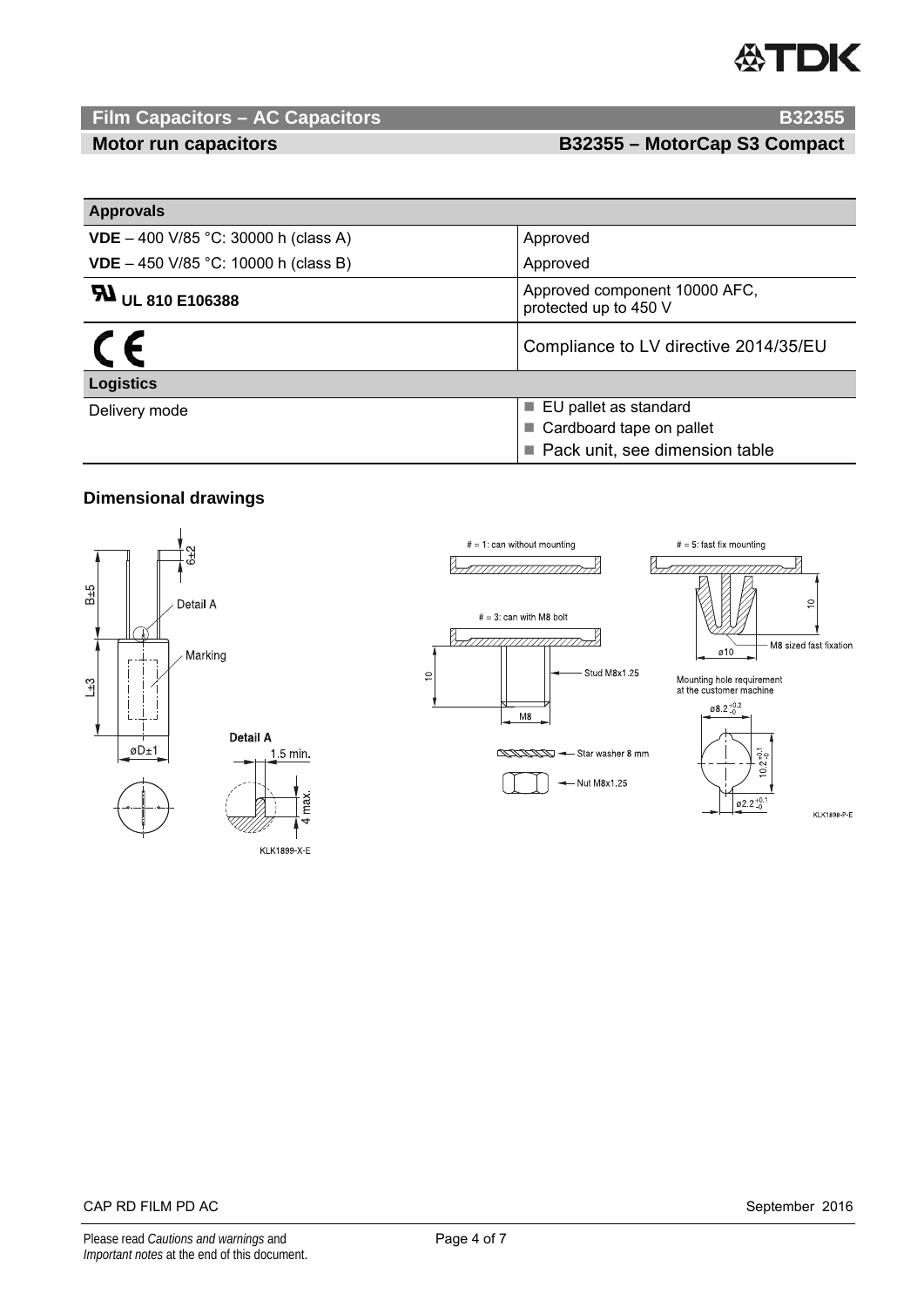# **ATDK**

### **Film Capacitors – AC Capacitors B32355 <b>B32355**

### **Motor run capacitors Motor Capacitors E32355 – MotorCap S3 Compact**

### **Ordering codes & Packaging units**

| $V_R$   | $\mathrm{C}_{\mathsf{R}}$ | Dimensions<br>$D \times L$ | Ordering code   | Packing units |
|---------|---------------------------|----------------------------|-----------------|---------------|
| V AC    | μF                        | mm                         |                 | pcs           |
| 400/450 | $\overline{2}$            | $25 \times 58^{1}$         | B32355A4205J0*x | 112           |
|         | 2.5                       | $25 \times 58^{1}$         | B32355A4255J0*x | 112           |
|         | 3 <sup>1</sup>            | $30 \times 62$             | B32355A4305J0*x | 112           |
|         | 3.15                      | $30 \times 62$             | B32355A4315J5*x | 112           |
|         | $\overline{4}$            | $30 \times 62$             | B32355A4405J0*x | 112           |
|         | 5                         | $35 \times 62$             | B32355A4505J0*x | 84            |
|         | 6                         | $35 \times 62$             | B32355A4605J0*x | 84            |
|         | 6.3                       | $35 \times 62$             | B32355A4635J0*x | 84            |
|         | $\overline{7}$            | $35 \times 62$             | B32355A4705J0*x | 84            |
|         | 7.5                       | $35 \times 71$             | B32355A4755J0*x | 84            |
|         | 8                         | $35 \times 71$             | B32355A4805J0*x | 84            |
|         | 9                         | $35 \times 71$             | B32355A4905J0*x | 84            |
|         | 10                        | $35 \times 71$             | B32355A4106J0*x | 84            |
|         | 11                        | $40 \times 71$             | B32355A4116J0*x | 60            |
|         | 12                        | $40 \times 71$             | B32355A4126J0*x | 60            |
|         | 12.5                      | $40 \times 71$             | B32355A4126J5*x | 60            |
|         | 14                        | $45 \times 71$             | B32355A4146J0*x | 45            |
|         | 15                        | $45 \times 71$             | B32355A4156J0*x | 45            |
|         | 16                        | $45 \times 96$             | B32355A4166J0*x | 45            |
|         | 17.5                      | $45 \times 96$             | B32355A4176J5*x | 45            |
|         | 18                        | $50 \times 96$             | B32355A4186J0*x | 32            |
|         | 20                        | $50 \times 96$             | B32355A4206J0*x | 32            |

 $1$  With M8 bolt construction the dimension (L) will increase by 8mm

### **Composition of ordering code**

\* : construction

- 1 plastic can
- 3 plastic can with M8 bolt<br>5 plastic can with fast fixat
- plastic can with fast fixation device, available for diameter 30 mm and 35 mm, others on request

x : Wire length (dimension 'b' in drawing) up on request.

### CAP RD FILM PD AC September 2016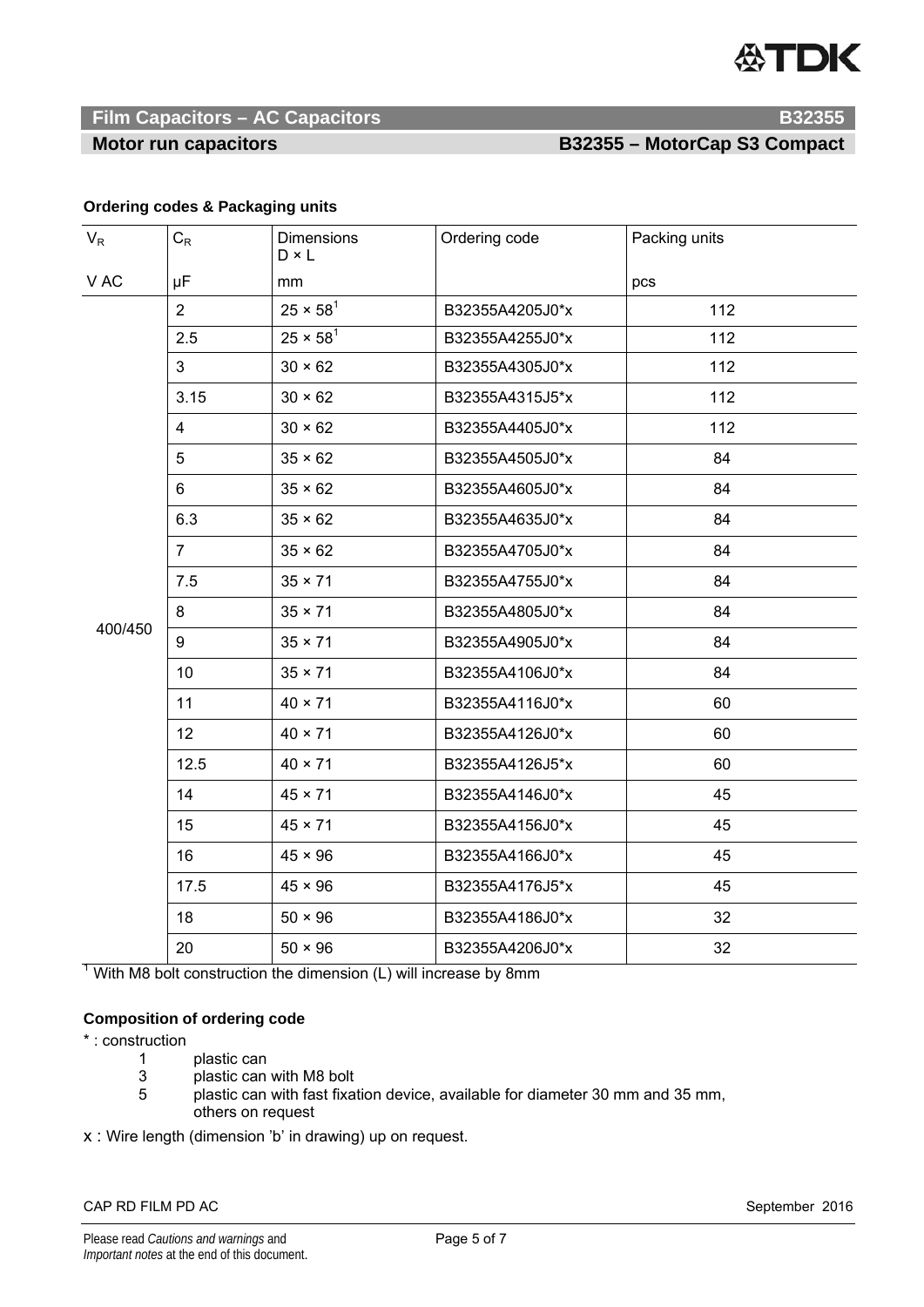

**Film Capacitors – AC Capacitors B32355 B32355** 

**Motor run capacitors MotorCap S3 Compact**  B32355 – MotorCap S3 Compact

### **Display of ordering codes for EPCOS products**

The ordering code for one and the same product can be represented differently in data sheets, data books, other publications and the website of EPCOS, or in order-related documents such as shipping notes, order confirmations and product labels. **The varying representations of the ordering codes are due to different processes employed and do not affect the specifications of the respective products**. Detailed information can be found on the Internet under www.epcos.com/orderingcodes

### **Cautions and warnings**

UPlease read "Applications warning, installation and maintenance instructions" and the "General Safety Data Sheet for Power Capacitors" issued by ZVEI, which are available on the internet at **www.epcos.com/ac\_capacitors**, to ensure optimum performance and to prevent products from failing, and in worst case, bursting and fire. Information given in the data sheet reflects typical specifications. You are kindly requested to approve our product specifications or request our approval for your specification before ordering.